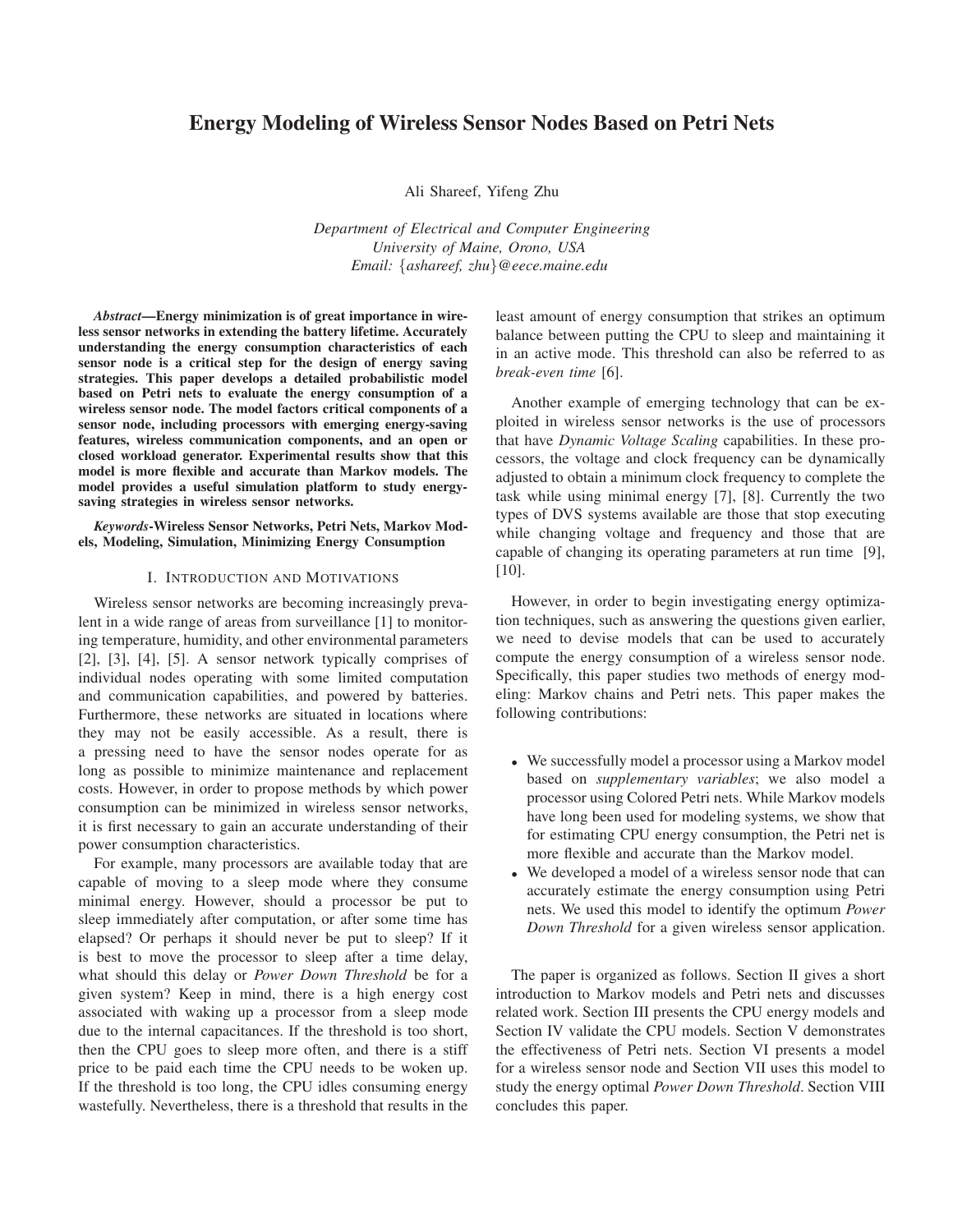### II. BACKGROUND AND RELATED WORK

### *A. Introduction to Markov models and Petri nets*

Markov chains can be used for modeling, however, they are very restrictive in the type of behaviors that can be modeled. A Markov model is a discrete-time stochastic process composed of event chains with the Markov property; meaning that the next state in a Markov model is only dependent upon the current state instead of previous ones. As will be demonstrated shortly, Markov models cannot be used to model transitions between states that require fixed deterministic intervals.

The advantage of using Markov chains for modeling systems is that once the appropriate equations are derived, the average behavior can be easily obtained by evaluating the equations. However, the task of obtaining the equations relevant to the system can be difficult, if not impossible.

Petri nets, on the other hand, can be utilized to build statistical models of complicated systems that would otherwise be very difficult. The limitations of Markov models can be overcome using Petri nets. Petri nets is a simulation based approach for modeling using a directed graph of nodes and arcs referred to as places and transitions respectively.



Figure 1. Example of Petri net

An example of a Petri net is shown in Figure 1 that contains two places  $P_1$  and  $P_0$ , and a transition  $T_0$ . The input place of  $T_0$  is  $P_0$ , and the output place of  $T_0$  is  $P_1$ .  $T_0$  is enabled only if  $P_0$  contains as many tokens as specified by the arc. In this example,  $T_0$  is enabled because it requires only one token in  $P_0$ . Once a token is enabled, it will fire according to different timing parameters. During the process of firing, a transition will remove a number of tokens, as specified by the arc, from the input place and deposit these tokens in the output place. If an immediate transition is used, the transition will fire as soon as it is enabled. Deterministic transitions fire if some predetermined time has passed after it has been enabled, and exponential transitions fire if some random time in some time interval has passed. A Petri net models the behavior of a system by utilizing this flow of tokens to represent movement of control through the different processes of the system. Statistical analysis of the number of tokens in a specific place or the number of particular transitions can provide insights into the behavior of the modeled system. Many software packages are available that can be used to design and perform analysis of Petri nets. The software that is used in this study is TimeNet 4.0 [11].

### *B. Related Work*

Many techniques have been proposed for modeling embedded systems and minimizing energy consumption. Jung et al in [12] proposed the use of Markov models to model nodes in a wireless sensor network. However, Jung's focus was on identifying the power consumption rates between triggerdriven and schedule-driven modes of operation, and as a result, the lifetime of nodes using these modes. We feel that the use of Markov models is cumbersome and results in limitation of the model due to the inability of Markov models to account for fixed constant arrival or service rates.

Coleri et al [13] have demonstrated the use of a Hybrid Automata to model TinyOS and hence the resulting power consumption of the nodes. Coleri was able to analyze the nodes in the network on a much wider scale than what is presented in this paper. By utilizing the TinyOS framework, an Automata model was constructed that resulted in the ability to analyze power dissipation of a node based on its location in the sensor network.

Liu et al [6] present a model based on tasks, constraints, and schedules. Energy minimization is proposed through the use of scheduling for DVS processors capable of executing at different DVS modes.

In [14], we discuss the use of Petri nets to model a processor in a WSN. In this paper, we extend the use of Petri nets for modeling the WSN nodes as well. We attempt to view the minimization of energy from a systems standpoint rather than just focus on the CPU. Because the CPU is an integral part of the system, all the other parameters of the system effect the energy consumption of the CPU.

# III. EVALUATION OF A CPU WITH A MARKOV MODEL AND PETRI NET

Intrinsically, embedded systems operating in a wireless sensor network offer great potential for power minimization. Generally the level of computation required is low, and usually interspersed with communication between other nodes in the network. The power consumption of the CPU can be minimized by moving to a low power mode and conserving energy when it is not directly involved in any computation. We will review key ideas from [14] first, and then use them to develop models for sensor nodes. The following example illustrates the utilization of a Markov chain and Petri net to model the behavior of a CPU utilizing a simple power minimization philosophy. This example will allows us to compare the ease of use of both approaches.

# *A. Modeling Energy Consumption of CPU using a Markov model*

In Figure 2 the CPU "power-ups"  $(p_u)$  from some low power "standby" mode  $(p_s)$  when jobs begin arriving. The Markov model depicts the various increasing states  $(p_{01}, p_{02},$  $p_{03}$ , etc) the CPU enters as the number of jobs increase under a given job arrival rate  $\lambda$ . The CPU services the jobs at rate  $\mu$  and moves the CPU to lower states and eventually to the "idle state"  $(p_i)$ . If the processor remains in the idle state for some time interval greater than some threshold, the CPU moves back to the "standby"  $(p_s)$  state.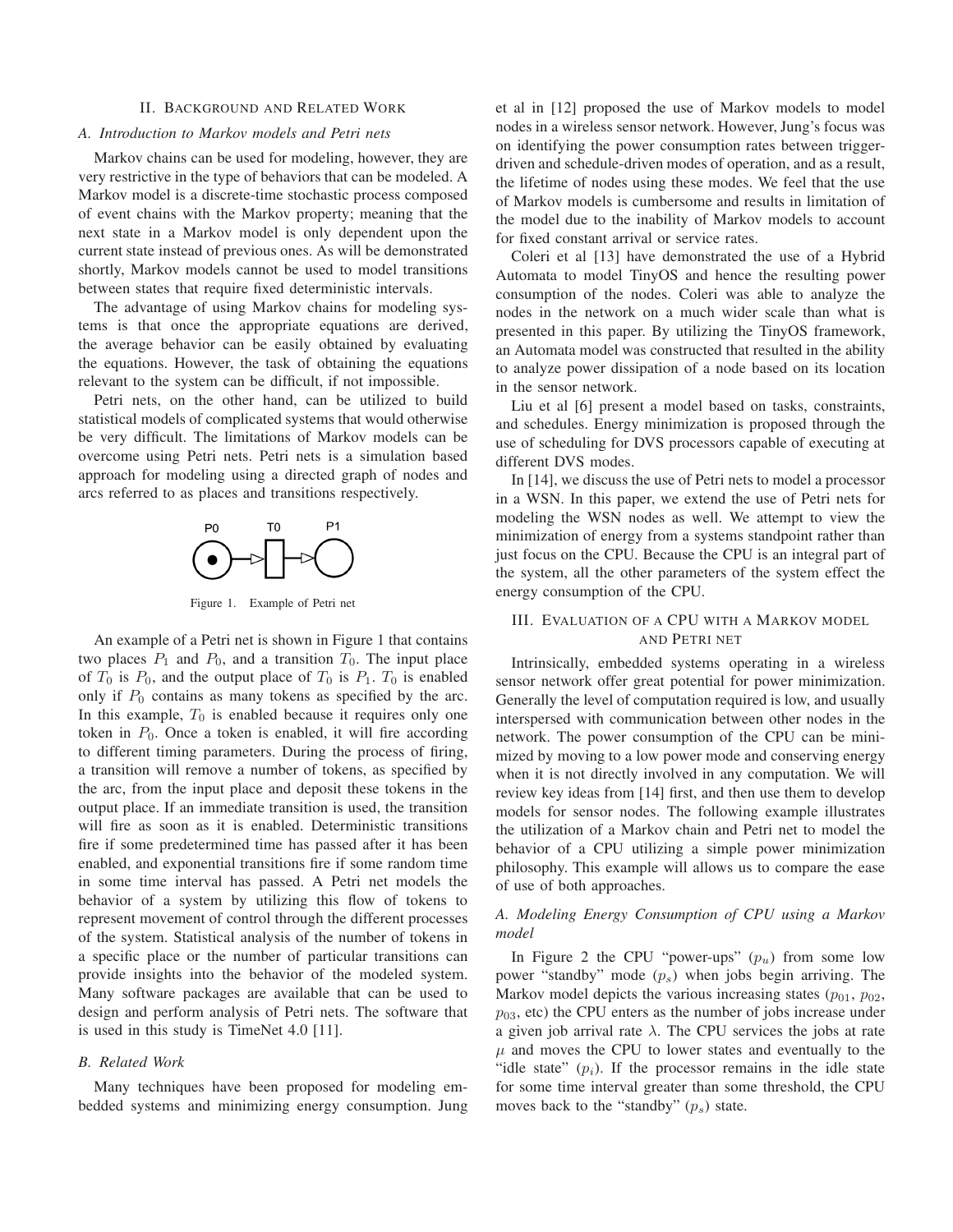

Figure 2. Birth-Death Process of CPU Jobs.

In this example, the following assumptions are made:

- 1) The request arrivals follow a Poisson process with mean rate  $\lambda$ .
- 2) The service time is exponentially distributed with mean  $\frac{1}{\mu}$ .
- 3) The CPU enters the standby mode (state  $p_s$ ) if there are no more jobs to be serviced for a time interval longer than  $T$ .
- 4) The power up process (state  $p_u$ ) takes a constant time D.

The CPU model consists of a mix of deterministic and exponential transitions. While all transitions shown as solid lines in Figure 2 follow exponential time distributions, the transitions shown as dashed lines are deterministic. The CPU enters the standby state after idling for a constant time threshold  $T$ . This power down transition depends on its history and is not memoryless. Accordingly, the CPU transitions can not be modeled directly as a Markov process. Using the method of *supplementary variables* proposed in [15], we can derive an alternative set of state equations to *approximate* the transitions for stationary analysis. The derivation of these equations can be found in [14] and will not be repeated here.

The steady state probabilities of  $p_i$ ,  $p_s$   $p_u$ , and  $G_0(1)$  are given by the following equations.

$$
p_s = \frac{1 - \rho}{e^{\lambda T} + (1 - \rho)(1 - e^{-\lambda D}) + \rho \lambda D} \tag{1}
$$

where  $\rho = \frac{\lambda}{\mu}$ .

$$
p_i = \frac{(1 - \rho)(e^{\lambda T} - 1)}{e^{\lambda T} + (1 - \rho)(1 - e^{-\lambda D}) + \rho \lambda D}
$$
 (2)

$$
p_u = \frac{(1 - \rho)(1 - e^{-\lambda D})}{e^{\lambda T} + (1 - \rho)(1 - e^{-\lambda D}) + \rho \lambda D}
$$
(3)

$$
G_0(1) = \frac{\rho(e^{\lambda T} + \lambda D)}{e^{\lambda T} + (1 - \rho)(1 - e^{-\lambda D}) + \rho \lambda D}
$$
(4)

$$
L(1) = \frac{\rho}{1 - \rho} \frac{e^{\lambda T} + \frac{1}{2}(1 - \rho)\lambda^2 D^2 + (2 - \rho)\lambda D}{e^{\lambda T} + (1 - \rho)(1 - e^{-\lambda D}) + \rho \lambda D}
$$
(5)

and the total energy consumption is

$$
E = (p_i P_{idle} + p_s P_{standby} + p_u P_{powerup} + G_0(1) P_{active}) \frac{N + L(1)^2}{\lambda}
$$
\n(6)

where N is the total number of jobs.  $P_{idle}, P_{standby}$ ,  $P_{powerup}$ , and  $P_{active}$  are the power consumption rates in the idle, standby, power up, and active states respectively.

### *B. CPU Energy Modeling using a Petri Net*

As shown in the last section, the development of a Markov model for even a simple CPU is mathematically cumbersome especially when dealing with deterministic transitions. Any slight modifications to the model will entail that the equations be re-derived again. Petri nets on the other hand offer a more flexible approach.



Figure 3. Petri net model of CPU

Table I PETRI NET TRANSITION PARAMETERS FOR CPU JOBS

| Transition     | Firing Distribution | Delay | Priority  |
|----------------|---------------------|-------|-----------|
| АR             | Exponential         |       | <b>NA</b> |
| T <sup>1</sup> | Instantaneous       |       |           |
| $T$ ?          | Instantaneous       |       |           |
| SR             | Exponential         | μ     | NA        |
| PDT            | Deterministic       | PDT   | <b>NA</b> |
| T5             | Instantaneous       |       | 2         |
| T6             | Instantaneous       |       | २         |
|                | Deterministic       |       | NΔ        |

Figure 3 shows an open model of an Extended Deterministic and Stochastic Petri Net (EDSPN) [16] modeling a processor using the same energy minimizing behavior as the Markov model described earlier. The Petri net models a CPU that starts from some "stand by" state  $(Stand\_By)$  and moves to an "on" state  $(CPU$ <sub>O</sub>N) when jobs arrive. The CPU remains in the "on" state so long as there are jobs in the CPU buffer. If there are no jobs in the CPU buffer for some time interval as given by Power\_Down\_Threshold, the CPU then moves to the "stand by" state  $(Stand_By)$  to conserve power.

This model uses an open workload generator because when transition Arrival Rate fires to deposit a task in the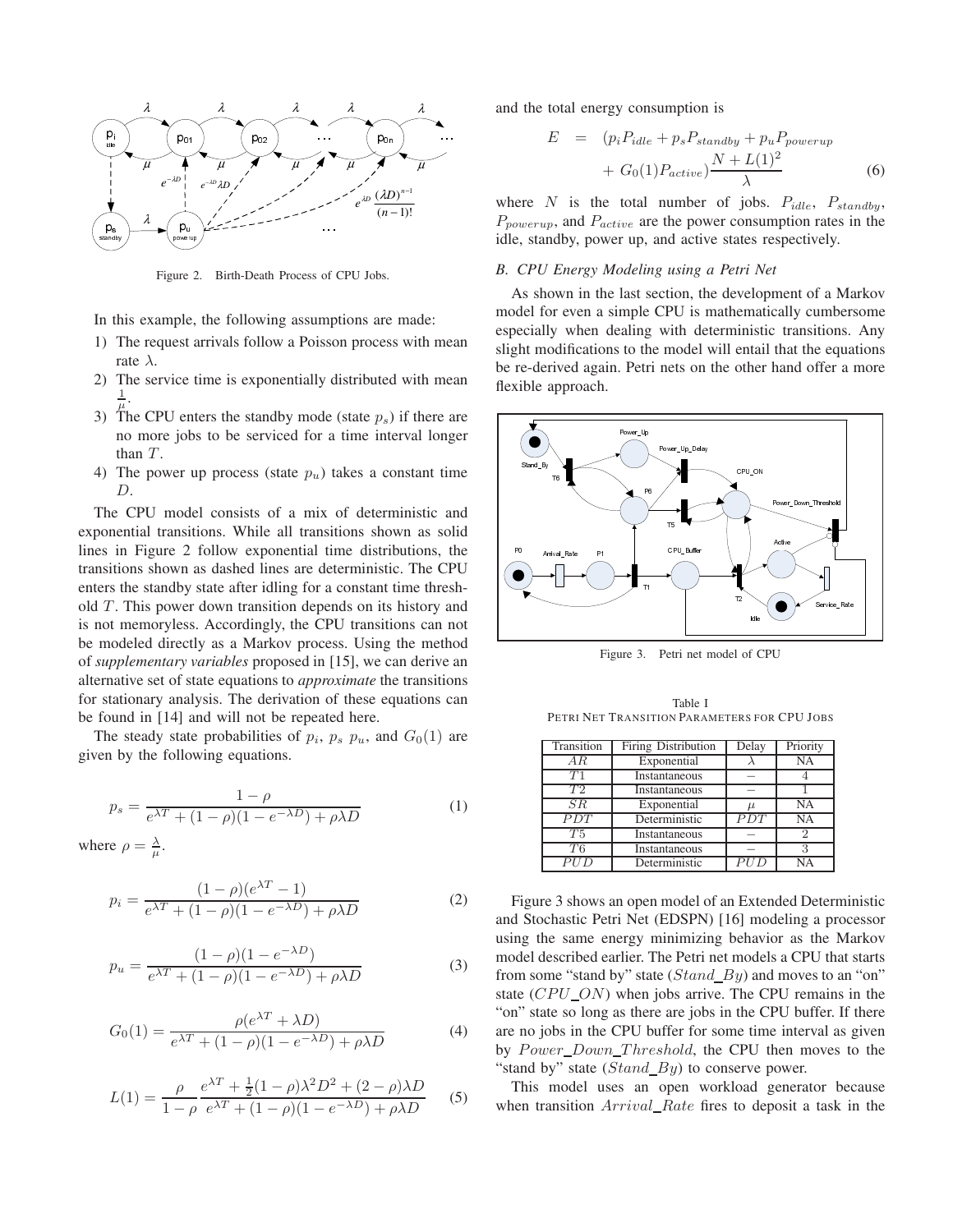$CPU\_Buffer$ , a token is moved back to place  $P0$  which enables transition Arrival Rate and allows another task to be generated. Table I lists the parameters of all the transitions in the Petri net. The execution steps of this Petri net are detailed in [14].

By computing the average number of tokens in a certain place during the duration of the simulation time results in the 'steady-state" percentage of time the CPU spends in that state. For example, the average number of tokens in CPU\_ON will indicate the percentage of time the CPU was "on". The average number of tokens in  $Power\_Up$  will indicate the "steady-state" percentage of time that the CPU was "powering up." Of course, these percentages are determined by the ArrivalRate, ServiceRate, Power\_Down\_Delay, and  $Power\_Up\_Delay$  delays. Once the percentages are obtained, they can be used to compute the total energy consumption of the system over time as given in Equation 7.

$$
TotalEnergy = (P_{standby} \times p_{standby} + P_{powerup} \times p_{powerup} + P_{idle} \times p_{idle} + P_{active} \times p_{active}) \times Time
$$
\n(7)

where  $P_x$  is the power consumption rate and  $p_y$  is the steady state probability of a specific state.

# IV. COMPARISON BETWEEN SIMULATION, MARKOV MODELS AND PETRI NET

We have developed a discrete event simulator that emulates the timings of state transitions of CPU. Equation 7 will be used to compute the total energy for the simulator as well. The PXA271 Intel Processor whose power parameters are given in Table III [12] is used in this paper. We will compare the predicted steady state probabilities and the energy estimates of the event simulator, the Markov model and the Petri net model while the *Power Down Threshold* is varied from 0.001 to 1 second and the *Power\_Up\_Delay* is fixed at 0.001, 0.3 and 10 seconds.

Table II SIMULATION PARAMETERS

| Total Simulated Time | 1000 seconds |
|----------------------|--------------|
| Arrival Rate         | 1 per second |
| Service Rate         | 1 per second |

Figure 4 shows the percentage of time the CPU spends in the different states when *Power Up Delay* or the time for the CPU to "wake up" is fixed at 0.001 second. The *Power Down Threshold* is the length of time that the CPU waits in the Idle state before it transitions to the  $Stand\_By$ mode.

Figure 4 allows us to study the effects of increasing the *Power Down Threshold*. Intuitively, it is obvious that as the

Table III SYSTEM MODEL PETRI NET POWER PARAMETERS

| State              | Power Rate (mW) |
|--------------------|-----------------|
| CPU Stand By       | 17              |
| $CPU$ $Idle$       | 88              |
| CPU Power          | 192.976         |
| <b>CPU</b> Active  | 193             |
| Radio Stand By     | $1.44e-4$       |
| Radio <i>I dle</i> | $\sqrt{0.712}$  |
| Radio Power Up     | 0.034175        |
| Radio Active       | 78              |

*Power Down Threshold* increases, the Idle time increases appropriately as indicated in the figure. The amount of time in *Stand\_By* decreases proportionally, and more and more time is spent in  $I$ dle and the CPU moves to  $Stand$ <sub>D</sub> fewer times. This means that the time spent in powering up decreases as well, because there are fewer times the CPU goes to  $Stand\_By$ . Notice that the  $Active$  time remains constant indicating that for the most part the *Power Down Threshold* does not effect the utilization of the CPU.

In all of the figures, the simulator results are given by the solid line. The Markov model is represented by the line with squares, and the Petri net by the line with circles.

Figure 7 shows the energy consumption estimates for each of the three methods. It is interesting to note that the average difference between the Markov model energy estimates compared to the simulator is equal to the average difference between the Petri net and the Simulator as shown in Table IV.

Figure 5 depicts the behavior of the CPU when the *Power\_Up\_Delay* is fixed at 0.3 second. Although, the Petri net model seems to over-estimate the percentages of each of the four states as compared to the simulator, it tends to be a better indicator of the system than the Markov model. Figure 8 shows the energy consumption estimates for each of the three methods. It is interesting to note that the Petri net energy estimates are now closer to the simulator results than the Markov model. As Table V shows, the average energy estimate difference for all estimates between the simulator and the Markov model is 7.28 Joules, while the difference between the simulator and the Petri net is only 4.99 Joules.

Table IV  $\Delta$  ENERGY (JOULES) ESTIMATES (*Power*  $Up\_Delay = 0.001$  SECOND)

| Power Down     | $\Delta$ Sim-Markov | $\Delta$ Sim-Petri net | $\Delta$ Markov-Petri net |
|----------------|---------------------|------------------------|---------------------------|
| Avg.           | 7.37                | 7.37                   | 0.05                      |
| Variance       | 11.88               | 12.18                  | $0.00\,$                  |
| <b>STD DEV</b> | 3.45                | 3.49                   | 0.03                      |
| <b>RMSE</b>    | : በ7                | 8.O8                   | 06 (                      |

Figure 6 depicts the behavior of the CPU of an extreme case when the *Power Up Delay* is fixed at 10 seconds. In this scenario, the CPU spends a significant amount of time in  $Power\_Up$  as it "wakes up". In this setting, the Markov model completely fails to estimate the behavior of the simulator. The Petri net on the other hand seems to be in lock step with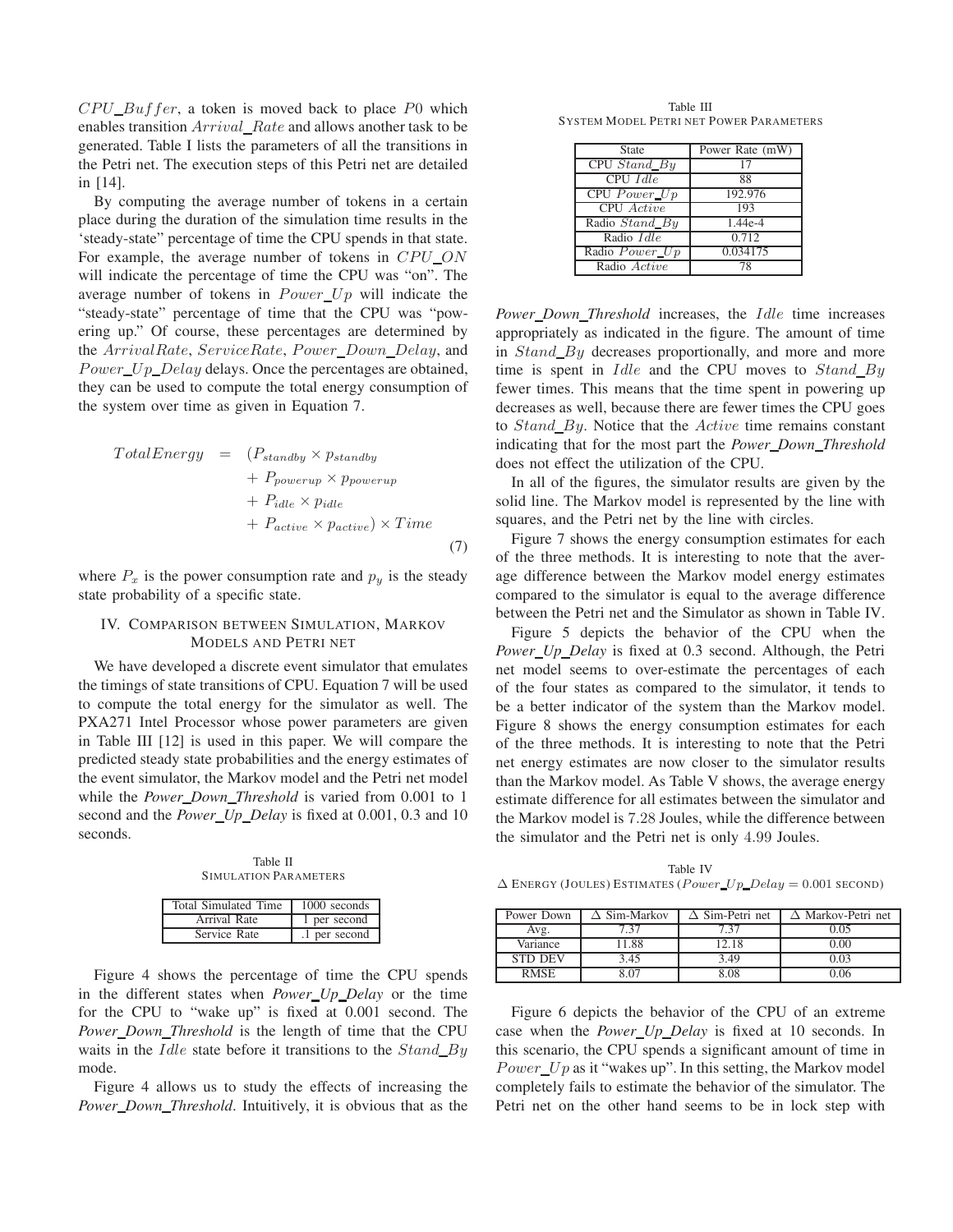



Figure 7. Energy Estimates for Power\_Up\_Delay = 0.001 Seconds





Figure 8. Energy Estimates for Power\_Up\_Delay  $= 0.3$  Seconds



Figure 6. Power\_Up\_Delay = 10 Seconds <sup>0</sup> 0.1 0.2 0.3 0.4 0.5 0.6 0.7 0.8 0.9 <sup>1</sup> <sup>75</sup> 80 85 90 95 100 105 110 Power Down Threshold (Sec) Energy (Joules) Simulation Markov Petri Net

Figure 9. Energy Estimates for  $Power\_Up\_Delay = 10$  Seconds

Table V  $\Delta$  ENERGY (JOULES) ESTIMATES ( $Power\_Up\_Delay = 0.3$  SECOND)

| Power Down     | ∆ Sim-Markov | ∆ Sim-Petri net | $\Delta$ Markov-Petri net |
|----------------|--------------|-----------------|---------------------------|
| Avg.           | 7.28         | 4 QQ            | 29                        |
| Variance       |              | 3.55            |                           |
| <b>STD DEV</b> |              | .88             |                           |
| <b>RMSE</b>    |              |                 |                           |

Table VI  $\Delta$  ENERGY (JOULES) ESTIMATES (*Power*  $Up\_Delay = 10$  SECONDS

| Power Down     | ∆ Sim-Markov | $\Delta$ Sim-Petri net | $\Delta$ Markov-Petri net |
|----------------|--------------|------------------------|---------------------------|
| Avg.           | 2.41         |                        | 24                        |
| Variance       | .85          | 0.00                   | 2.00                      |
| <b>STD DEV</b> |              | 0.06                   |                           |
| <b>RMSE</b>    |              |                        |                           |

the simulator results. The energy consumption comparison in Figure 9 and Table VI further shows that the Petri net model is more accurate than the Markov model.

By comparing three different scenarios (*Power Up Delay* of 0.001, 0.4 and 10 seconds) and of which two were extreme cases (0.001 and 10 seconds), we were able to show that the Petri net is better adept at predicting the behavior of the simulator than the Markov model. The Petri net hence is a better method of modeling a CPU.

Another interesting observation from these experiments is that a *Power\_Up\_Delay* of 10 seconds results in an energy consumption trend that actually decreases as the

*Power\_Down\_Threshold* increases (see Figure 9). This is because the  $Power\_Up$  power rate is much higher than the Idle rate. As the *Power Down Threshold* increases, the time spent in Idle also increases, and hence decreases the number of time the CPU goes to the  $Stand\_By$  state. As a result, the number of power up transitions decreases, leading to reduced energy usage. From this we can gather that it is more efficient to allow a CPU to idle than to have it repeatedly move from a power down state to active.

### V. EVALUATION OF A SIMPLE SENSOR SYSTEM

In this section, the energy prediction of a Petri net model for a simple sensor system will be compared against real measurements collected from an IMote2 node acting as a sensor node. Figure 10 depicts the generic operating behaviour of a sensor system node. The system remains in a wait state until a random event occurs at which point, a message is received, some computation is required, and then the results are transmitted to some other node. The transition  $Job\_Arrival$  is the only one that fires randomly using an exponential distribution; all others are deterministic transitions. The transition  $Temp$  and place Temp\_Place are required in the Petri net to account for the fact that the IMote2 node is not capable of handling events that are less than 1 second apart; the  $Temp$  transition fires after a fixed 1 second.

Figure 11(b) depicts how a power supply was used to power the IMote2 node. The voltage across a 1.16 Ohm resistor was monitored to determine the current draw of the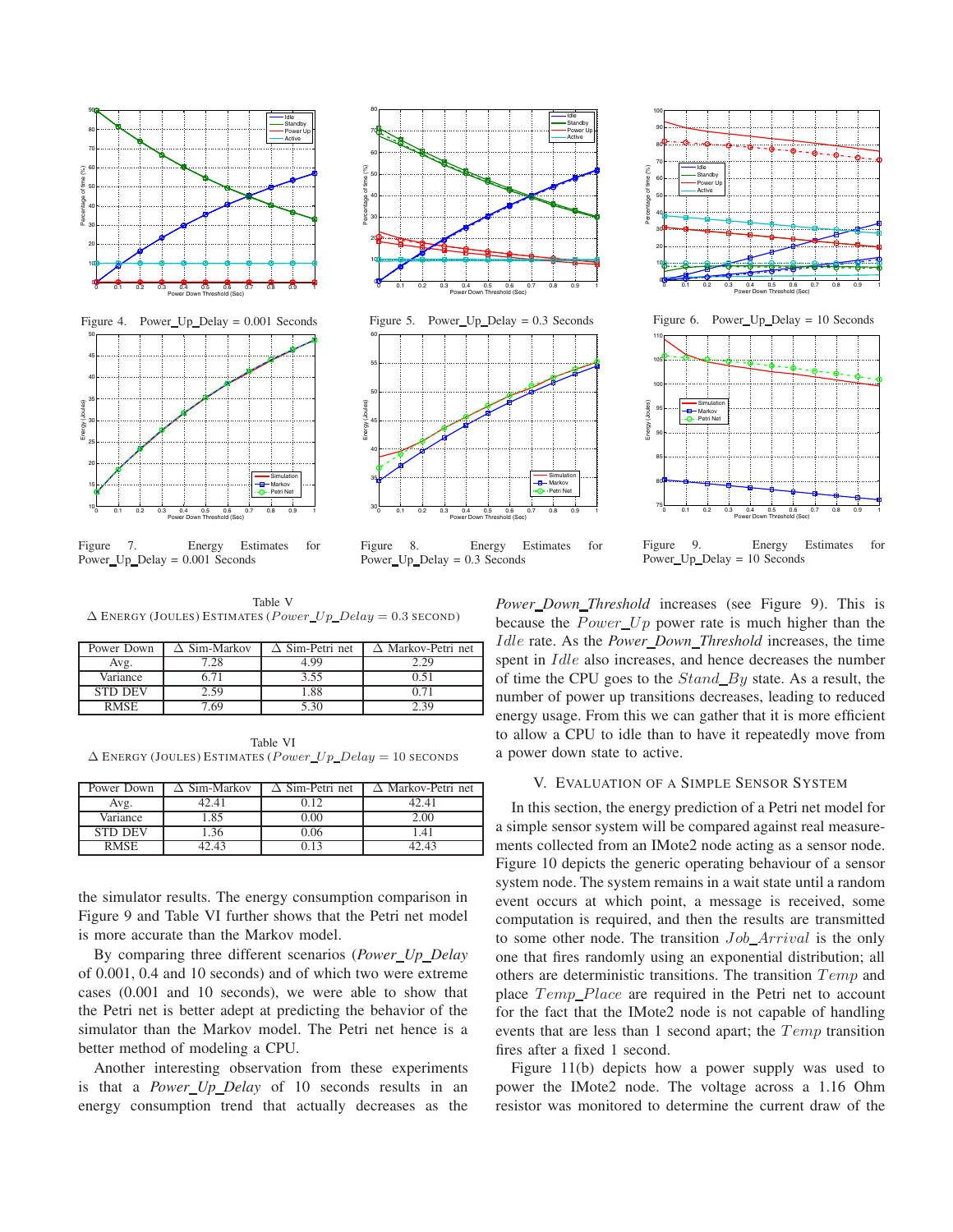

Figure 10. Simple system model of node in Wireless Sensor Network



(a) Setup of data collection for IMote2



(b) Block Diagram of data collection for IMote2

Figure 11. IMote2 power collection set-up

system. The power consumed by the IMote2 as seen at the battery terminals was measured in four different states of operation: computation, idle, transmission, and receiving. The measured power values listed in Table VII are the average power consumed in these states. It is interesting to note that the transmission state has the least power consumption, even than that of the Idle case. Although this might seem counterintuitive it must be borne in mind that while the IMote2 is idling, the receiver is actively listening (although it is not receiving anything). The datasheet for the CC2420 radio chip on the IMote2 lists the receive current consumption at 18.8 mA whereas for transmission, the current draw is 17.4 mA. To obtain the power consumption in the non-idle states, the IMote2 node executed programs that either ran a sort routine repeatedly, transmitted packets, or received packets. This data was collected for the time it took to send or receive 50 packets.

Once the power parameters of the IMote2 were characterized, the energy consumption of the IMote2 as a node in a sensor network was found. This was done by triggering the node randomly for 100 events while the power consumption

Table VII MEASURED POWER REQUIREMENTS FOR DIFFERENT IMOTE2 STATES

| State        | Mean Power (mW) |
|--------------|-----------------|
| Idle         | 1.216           |
| Receiving    | 1.213           |
| Computation  | 1.253           |
| Transmission | 1.028           |

was monitored. These 100 events took 266.5 Seconds and resulted in an average power consumption of 1.261 mW. The energy consumption of the IMote2 was found to be 0.336137 J as listed in Table X.

Using the power parameters collected, the Petri net was simulated until steady state probability values were obtained. This took about 10 minutes on a 2.80 GHz computer running XP. Table VIII lists the transitions in the Petri net, and the delays. Table IX lists the steady state probabilities of the places for the given transition parameters in Table VIII. Equation 8 was used to computed the energy consumption resulting from these probabilities. As Table X indicates, the actual energy consumed by the IMote2 and the energy predicted by the Petri net vary only by about 3 percent.

Table VIII PETRI NET TRANSITION PARAMETERS FOR A SIMPLE SYSTEM

| Transition          | Firing        | Delay (Sec) | <b>Steady State</b> |
|---------------------|---------------|-------------|---------------------|
|                     | Distribution  |             | Probability (%)     |
| Job Arrival         | Exponential   | 3.0         | 59.8                |
| Temp                | Deterministic | 1.0         | 19.7                |
| Receive_Delay       | Deterministic | 0.00597     | 0.098               |
| $Computation$ Delay | Deterministic | 1.0274      | 20.2                |
| $Transmit$ Delay    | Deterministic | 0.0059      | 19.7                |

Table IX STEADY STATE PROBABILITIES FOR A SIMPLE SYSTEM

| State/Place  | Probability $(\%)$ |
|--------------|--------------------|
| Wait         | 59.8               |
| Tempplace    | 19.7               |
| Receiving    | 0.098              |
| Computation  | 20.2               |
| Transmitting | 19.7               |

$$
TotalEnergy = (P_{Wait} \times (p_{Wait} + p_{Temp\_Place})
$$
  
+  $P_{Receiving} \times p_{Reciving}$   
+  $P_{Computation} \times p_{Computation}$   
+  $P_{Transmitting} \times p_{Transmitting} \times \gamma$ 

# (8)

### VI. MODELING A SENSOR NODE IN WIRELESS SENSOR **NETWORKS**

In this section, Stochastic Colored Petri nets are used to model the energy consumption of a sensor node in a wireless sensor network using both open and closed workload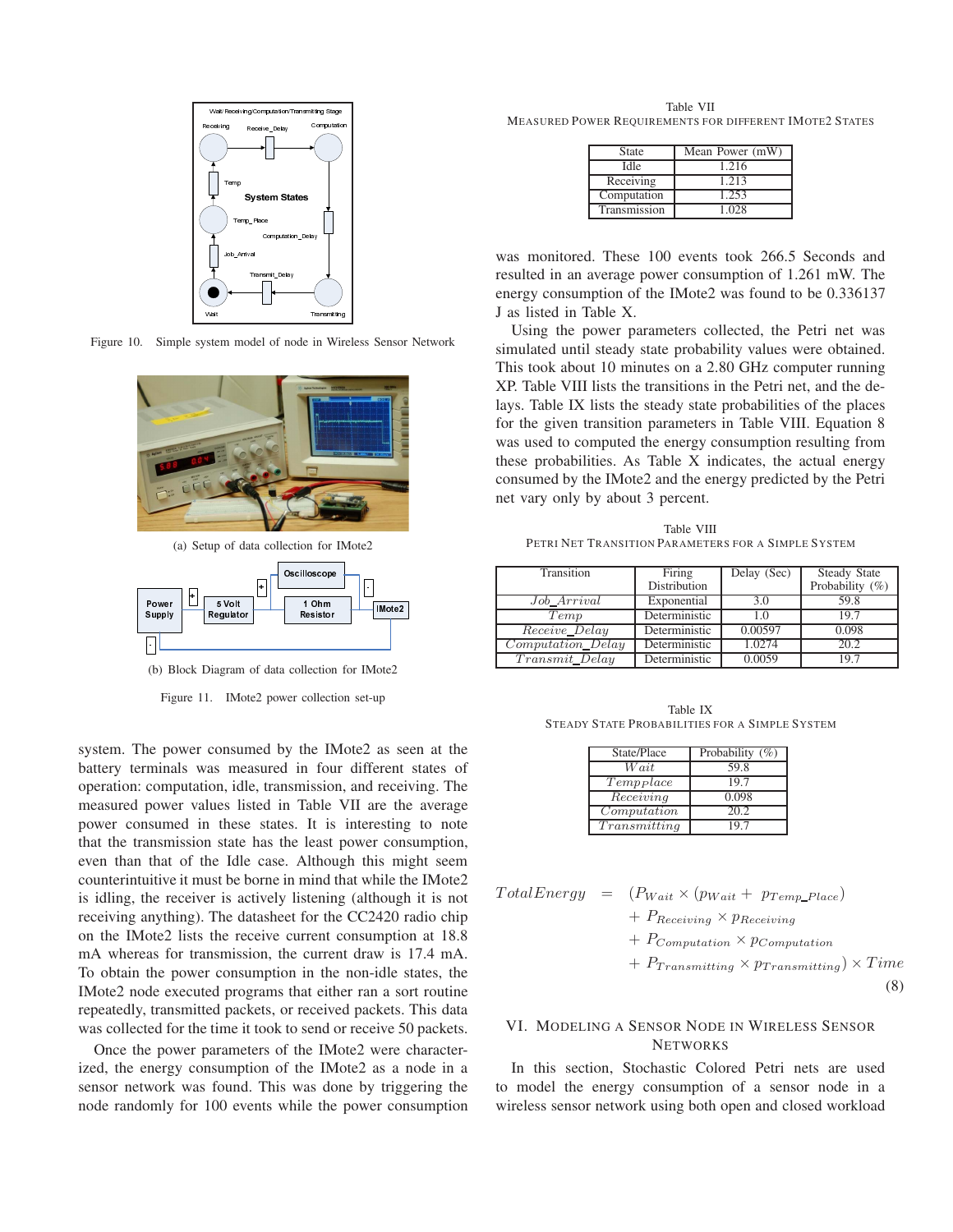Table XI CLOSED SYSTEM MODEL PETRI NET TRANSITION PARAMETERS

| Transition              | Abbreviation             | Type       | Delay                    | Global Guard                                                   |
|-------------------------|--------------------------|------------|--------------------------|----------------------------------------------------------------|
| T <sub>0</sub>          |                          | <b>DET</b> | AR                       | $(\#Wait > 0)$                                                 |
| $RadioStartUpDelay_R$   | RSUD R                   | DET        | 0.000194                 | $(\#P0 > 0)$                                                   |
| RadioTurnOn             | RTO                      | INT (3)    | $\overline{\phantom{m}}$ | $((\#Receiving > 0)  (\#Transmitting > 0))$                    |
| Channel Listening       | CL                       | DET        | 0.001                    | $((\#Receiving > 0)  (\#Transmitting > 0))$                    |
| Transmitting_Receiving  | TR                       | DET        | 0.000576                 | NA                                                             |
| Power_Up_Delay          | PUD                      | DET        | 0.253                    | $(\#Buffer > 0)$                                               |
| T3                      | $\overline{\phantom{a}}$ | INT (2)    |                          | $\#Active > 0$                                                 |
| $DVS\_Delay$            | $\sim$                   | <b>DET</b> | 0.05                     | <b>NA</b>                                                      |
| $DVS_1$                 | $\overline{\phantom{a}}$ | DET        | 0.03                     | $dvs1 == 1.0$ (Local Guard)                                    |
| $DVS$ 2                 | $\overline{\phantom{a}}$ | <b>DET</b> | 0.01                     | $dvs2 == 2.0$ (Local Guard)                                    |
| $DVS$ 3                 | $\overline{\phantom{a}}$ | <b>DET</b> | 0.081578                 | $Comm == 3.0$ (Local Guard)                                    |
| T17                     |                          | INT (3)    |                          | $((\#Buffer == 0) \& \& (\#Idle > 0))$                         |
|                         |                          |            |                          | $\&\&(\#RJobsComplete==ComPackets))$                           |
| T71                     |                          | INT (2)    |                          | $((\#Buffer == 0) \& \& (\#Idle > 0))$                         |
|                         |                          |            |                          | $\&\&(\#RJobsComplete==ComPackets))$                           |
| T7                      | $\overline{\phantom{a}}$ | INT (1)    |                          | $((\#Computation > 0)    (\#Wait > 0))$                        |
| $Task\_Delay\_Per\_Job$ | TDPJ                     | DET        | 0.000001                 | $\#Computation > 0$                                            |
| $RadioStartUpDelay\_T$  | RSUD T                   | DET        | 0.000194                 | $((\#TaskPerJob == 0) \&\& (\#Buffer == 0) \&\& (\#Idle > 0))$ |
| T19                     |                          | INT (3)    |                          | $((\#Buffer == 0) \& \& (\#Idle > 0))$                         |
|                         |                          |            |                          | $\&\&(\#RJobsComplete==ComPackets))$                           |
| Power Down Threshold    | PDT                      | DET        | PDT                      | $((\#Buffer == 0) \& \& (\#Idle > 0))$                         |
| Wait_Transmitting       | WT                       | INST(3)    |                          | $(\#Transmitting > 0)$                                         |
| Wait_Begin              | W B                      | INST(3)    |                          | $(\#Wait > 0)$                                                 |

Table X RESULTS OF ACTUAL SYSTEM AND PETRI NET

| <b>IMote2</b> Execution Time | 266.5 Sec    |
|------------------------------|--------------|
| Average IMote2 Power         | $1.261$ mW   |
| <b>IMote2 Energy Usage</b>   | 0.336137 J   |
| Petri Net Energy Usage       | $0.326519$ J |
| Percent Difference           | 2.95         |

generators as shown in Figures 12 and 13. Generally, the behavior of nodes in a wireless sensor network follows the same basic pattern as described earlier. First, a node in Idle or *Stand\_By* is "awoken" by either an external event or a message from another node. This node then proceeds to process the event or message that typically involves some computation. The resulting information is then transmitted to other sensor nodes or a centralized data sink. Finally, the node moves either to *Idle* or *Stand\_By*, depending on the Power\_Down\_Threshold, if no more events arrive for some time period. It then "waits" for another event.

Unlike Markov models, the ease with which a Petri net can be designed allows for complicated scenarios to be modeled. Figures 12 and 13 describe Petri net models of a processor capable of servicing multiple tasks. A Colored Petri net is capable of assigning numerical values or other attributes to tokens to allow for enhanced decision making capabilities. The characteristics of a token can be checked, using expressions called "local guards", as the token is input to a transition. Local guards can be used to allow or deny tokens from activating a transition. For example, transitions  $DVS_1$ ,  $DVS_2$ , and  $DVS_3$  have local guards associated with them and the appropriate transition fires only if the token in its input place (Execute) has a corresponding value of 1, 2, or 3 associated with it. This feature allows the model to simulate a DVS processor using a *practical* variable voltage system where the processor stops executing while changing operating parameters [9]. Tokens of different values result in different execution speeds simulating the change in the operating parameters.

In addition, our model implementation also utilizes a feature called "global guards" to specify more "global" conditions for the firing of transitions. We use global guards in the forms of expressions at the transitions and this removes the need to provide connections using arcs. This simplifies the construction of the Petri net significantly.

The Petri nets in this section model a system that services jobs of a single type. As soon as a job is generated, a token is placed in either place P0 for the closed workload generator (Figure 12) or place *Event\_Arrival* for the open workload generator (Figure 13). We use the processor and radio parameters as given in Table III [12] for the iMote2 sensor platform to provide realistic analysis.

### *A. Energy Model Using a Closed Workload Generator*

Figure 12 demonstrates a Stochastic Colored Petri net (SCPN) [16] model of a sensor node using a closed workload generator. Global guards for the Petri net in Figure 12 are given in Table XI. The portion of the Petri net labeled "*Workload Generator*" generates the events, while the portions marked "*Radio*" and '*CPU*" refer to those respective components. The system is composed of four states, "*Wait*", "*Receiving*", "*Computation*", and "*Transmitting*". There are two states associated with the CPU: "*Sleep*" and "*Active*".

A job is generated and placed in place  $P0$ . The system then moves from the "Wait" state to the "Receiving" state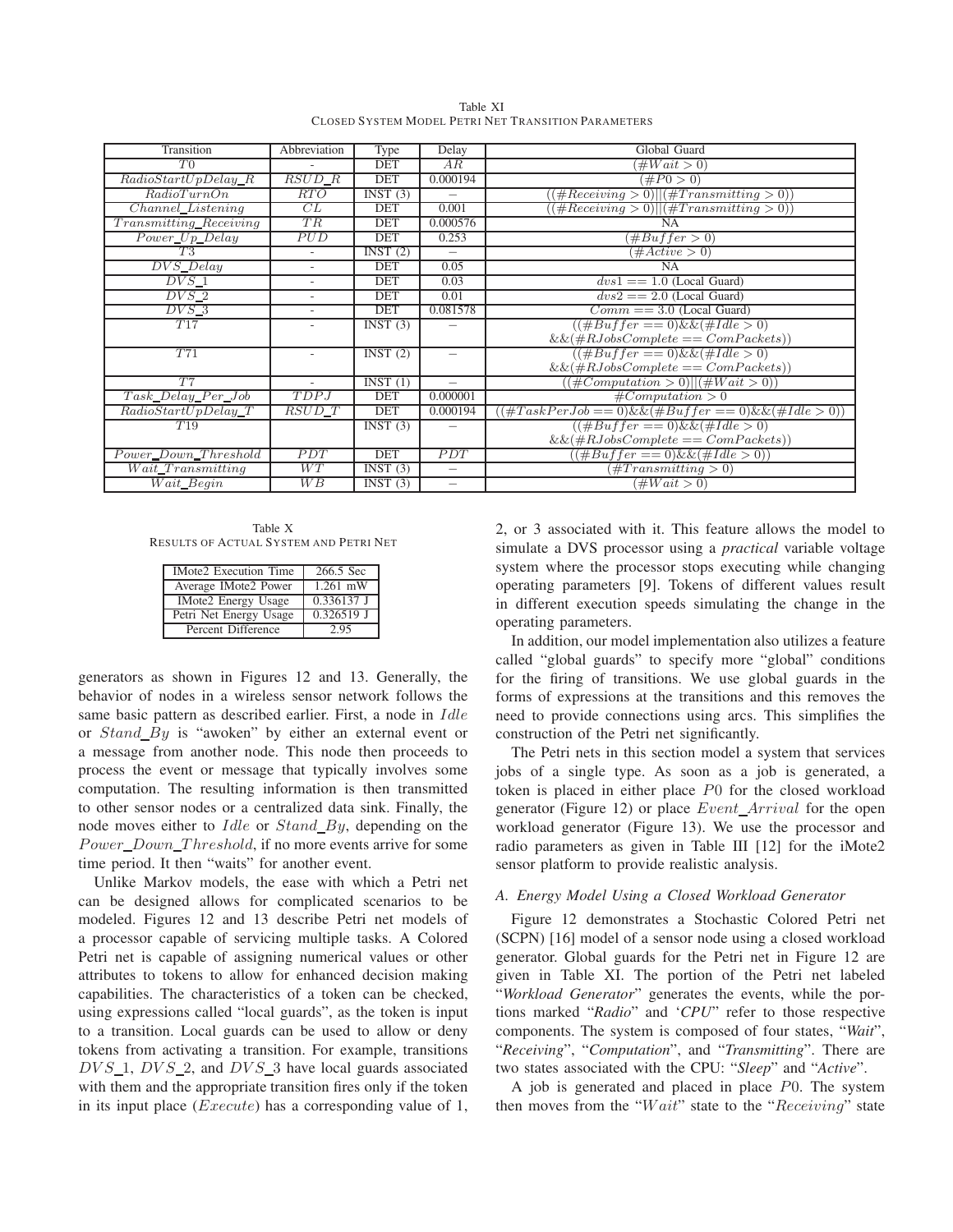

Figure 12. Closed system model of node in Wireless Sensor Network

Table XII OPEN SYSTEM MODEL PETRI NET TRANSITION PARAMETERS

| <b>Transition</b> | Tvpe       | Delay | Global Guard       |
|-------------------|------------|-------|--------------------|
|                   | INT (2)    | NΑ    | $(\#TaskPerJob>0)$ |
| TV                | INT (1)    | NΑ    | $(\#Wait > 0)$     |
| T171              | INST $(3)$ | NA    | $(\#Wait == 0)$    |

using transition  $RadioStartUpDelay\_R$  which simulates the time for the radio to start up. Once the system is in the Receiving state, this allows the token in Radio\_Jobs (Radio) to move to Listen. The Petri net begins to simulate "Channel\_Listening" for an available communication slot. Thereafter, the radio proceeds to "receive" information in the Communicate place, and after which, a token is deposited in the CPU  $But fer$  for the purpose of awakening the CPU for error checking the received packet. Any tokens (jobs) in the  $Buffer$  causes the CPU to transition from the  $Sleep$  state to the Active state.

If the CPU is  $Idle$ , the token moves from the place  $Buffer$ to  $DVS\_Wait$ . The transition labeled  $DVS\_Delay$  simulates the time for any overhead to execute a particular task. Finally, the token moves to the Execute place to simulate the execution of the job by the CPU. Depending on the value of the token, either  $DVS_1$ ,  $DVS_2$ , or  $DVS_3$  is enabled. Once enabled, the transitions will fire after fixed intervals that represent the time to service the appropriate task. Thereafter, the CPU then moves to Idle.

Once the CPU has "processed" the received packet, the radio moves to an "idle" mode. The system then moves to the Computation state. The token that was generated and placed in  $TaskPerJob$  is moved to the  $Buffer$ 



Figure 13. Open system model of node in Wireless Sensor Network

and the CPU proceeds to service the job simulating any computation required for the event generated. The system then moves to the *Transmitting* state using transition  $RadioStartUpDelay_T$  to awaken the radio, where the processed information is "transmitted" to some base station using the same steps as for the Receiving state. Finally, the system moves back to the Wait state. The CPU Sleep/Active states operates independently of the system states. The CPU is "woken" from sleep if any tokens are placed in the  $Buffer$ , however, depending upon the CPU  $PowerDownThreshold$ , the CPU may go back to "sleep" during the communication stage. In which case, the CPU may need to be woken up again.

The Petri net assumes that the radio is put to sleep after the *Transmitting* state. However, between the *Receiving* and Computation states the radio is idle. The Petri net also assumes that the radio wake up cost is the same whether the radio is awoken from sleep to active or idle to active;  $RadioStartUpDelay_R = RadioStartUpDelay_T =$  $RadioStartUpDelay$ . We will present the simulation results and analysis in Section VII.

### *B. Energy Model Using an Open Workload Generator*

Figure 13 demonstrates a Stochastic Colored Petri net (SCPN) [16] model of a sensor node using an open workload generator. This Petri net is very similar to the one with the closed workload generator presented previously. Many of the transitions and global guards given in Table XI are also used here. The three additional transitions unique to this model are given in Table XII.

The main difference between the closed model (see Figures 12) and the open model (see Figure 13) is that events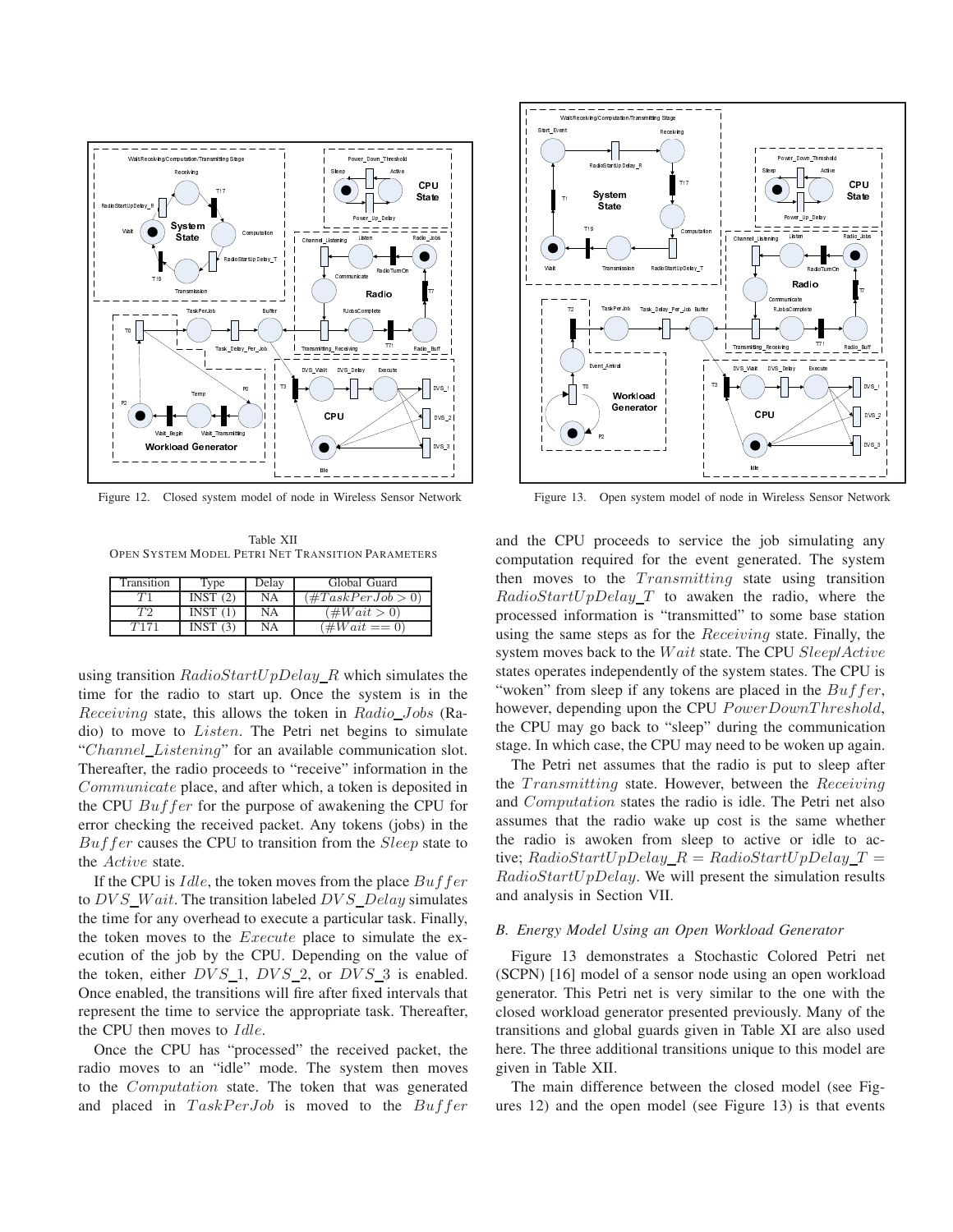

Figure 14. PowerDownThreshold vs Energy Requirements for a closed model with a job arrival rate of 1 Event/Second



Figure 15. PowerDownThreshold vs Energy Requirements for an open model with a job arrival rate of 1 Event/Second

arrive independently of the state of the system. When transition  $T0$  fires randomly using an exponential distribution, a token is deposited back in place P2 and a new token is placed in place  $Event\_Arrival$ . With a token in place  $P2$ , transition  $T<sup>0</sup>$  can fire again at any time. In order to assure that multiple but closely spaced events each trigger a new system cycle, place  $Start\_Event$  and transition  $T1$  were needed.

As mentioned before, the ease of building Petri nets allows one to simulate complex behavior. The Petri nets in Figures 12 and 13 describes just two scenarios. Any other scenario can just as easily be simulated by slight modifications to the Petri net. This flexibility and ease in modeling a system can go a long way towards obtaining an understanding of the system and hence exploiting power saving features. Using the Petri nets in Figures 12 and 13, the effects of the Power Down Threshold of the CPU on the system can easily be studied. The next section explores results obtained from simulating the Petri nets.

### VII. ENERGY EVALUATION OF A SENSOR NODE

Based on the Petri net models presented in the previous section, this section evaluates the energy consumption of a sensor node and discusses the potential applications of our Petri net model. For all experimental results presented in this section, we use our models to estimate the total energy consumption for a time interval of 15 minutes.

### *A. Analysis Using Closed Workload*

Figure 14 describes the energy characteristics of a wireless sensor node with a closed workload generator as PowerDownThreshold increases. We will use our model to answer the question that was posed in Section I: what is the optimum  $PowerDownThreshold$  that yields minimum energy consumption in a wireless sensor network?

In Figure 14, we see that powering down the CPU immediately after the computation does not result in the minimal energy consumption. Neither does always keeping the CPU "on" achieve the optimal energy efficiency. The optimum energy consumption of approximately 2432 Joules occurs at a PowerDownThreshold of 0.00177 seconds. This is 35% less than the energy needed if the CPU is immediately powered down. This is also 29% less than the energy needed if the CPU is never powered down.

### *B. Analysis Using Open Workload*

As Figure 15 shows, having the CPU power down immediately after processing a task is not beneficial for this system either. The *Power Up* transitional energy to wake the CPU becomes prohibitive. However, it is not beneficial to always keep the CPU "on" either as indicated when PowerDownThreshold is five seconds or more. When  $PowerDownThreshold$  is approximately 0.01 seconds, the energy requirement is approximately 2589 Joules which is